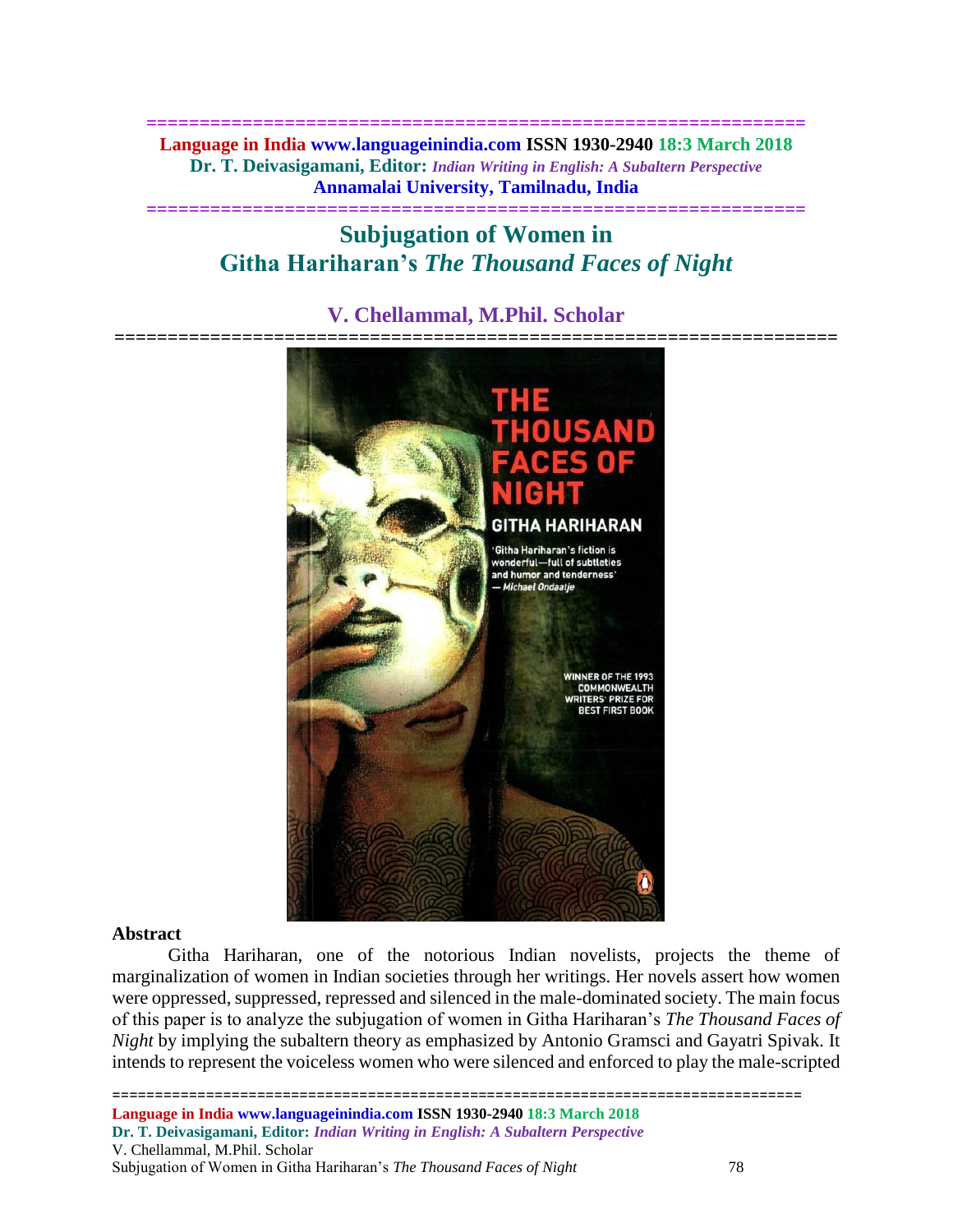roles of perfect daughter, wife, daughter-in-law and mother in the patriarchal structure of society. It explores how women were treated as slaves and were enforced to serve their family. It scrutinizes how women were constructed and equipped to adjust, adapt and accept the new environment in which she endures certain sufferings. It depicts how women were subjugated as silent-sufferers who sacrifice all their talents, desires and preferences in order to render and fulfill their endeavor as perfect and ideal women. It gives a picture of women as sacrificial beings who sacrificed their identity in order to uplift their family to a higher position in the stereotypical society. It portrays how the women were made to believe and accept their roles as subordinates and were supposed to serve their superior beings through certain stereotypical and superstitious beliefs practiced in the patriarchal society during their period.

# **Githa Hariharan**

Githa Hariharan is one of the prominent Indian women novelists. Since literature is the mirror of life, her writings reflect her own life experiences. She has won the Commonwealth Writers' Prize for her best first book, *The Thousand Faces of Night.* Some of her notable contributions to Indian English literature were the collection of short stories *The Art of Dying* in 1993, *The Ghosts of Vasu Master* in 1994, *When Dreams Travel* in 1999, *In Times of Siege* in 2003 and *Fugitive Histories* in 2009. Her novels picture the real life of women who were subjugated as subordinate beings in the male-dominated society.

Women were suppressed by bearing in mind that they were inferior and secondary to men. They were enforced to play the subordinate roles as scripted by the dominant males in the patriarchal structure of society. Women were the real subalterns whose voices were unheard by the colonizers - their husbands - who colonized them. Men colonized women by making them to move to the margin and rule over them by occupying the central position through hegemony. Men were considered to be a superior being whereas women were inferior to men. Hence men were considered to be civilized and it was their work to civilize the uncivilized being - women. In order to represent themselves as superior, men subjugated women as inferior beings.

#### *The Thousand Faces of Night*

In the novel, *The Thousand Faces of Night*, Devi, the protagonist was pictured as a subaltern. Not only the protagonist of the novel was subjugated but also, each and every woman in and out of the novel was subjugated as subalterns in a way or another.

Antonio Gramsci, the Italian Marxist was the first to manipulate the term 'subaltern' to represent the working-masses who were marginalized. The term 'subaltern' refers to the grade given to an officer who was in the subordinate position. Gayatri Chakravorty spivak who was an influential and notorious Indian writer, employed the term 'subaltern' in her significant essay "Can the Subaltern Speak?" to represent the subordinate people and women who were voiceless and silenced by the dominant society. Spivak claims that "the subaltern has no history and cannot speak, the subaltern as female is even more deeply in shadow" (32). Thus, women as subaltern were doubly marginalized and silenced. The voices of women were repressed by the maledominated society. Spivak cites the history of Bhubaneswari Bhaduri who committed suicide because of her inability to confront the political assassination and to avoid capture by the British Colonial authorities; as she was one of the members who involved in the armed struggle for Indian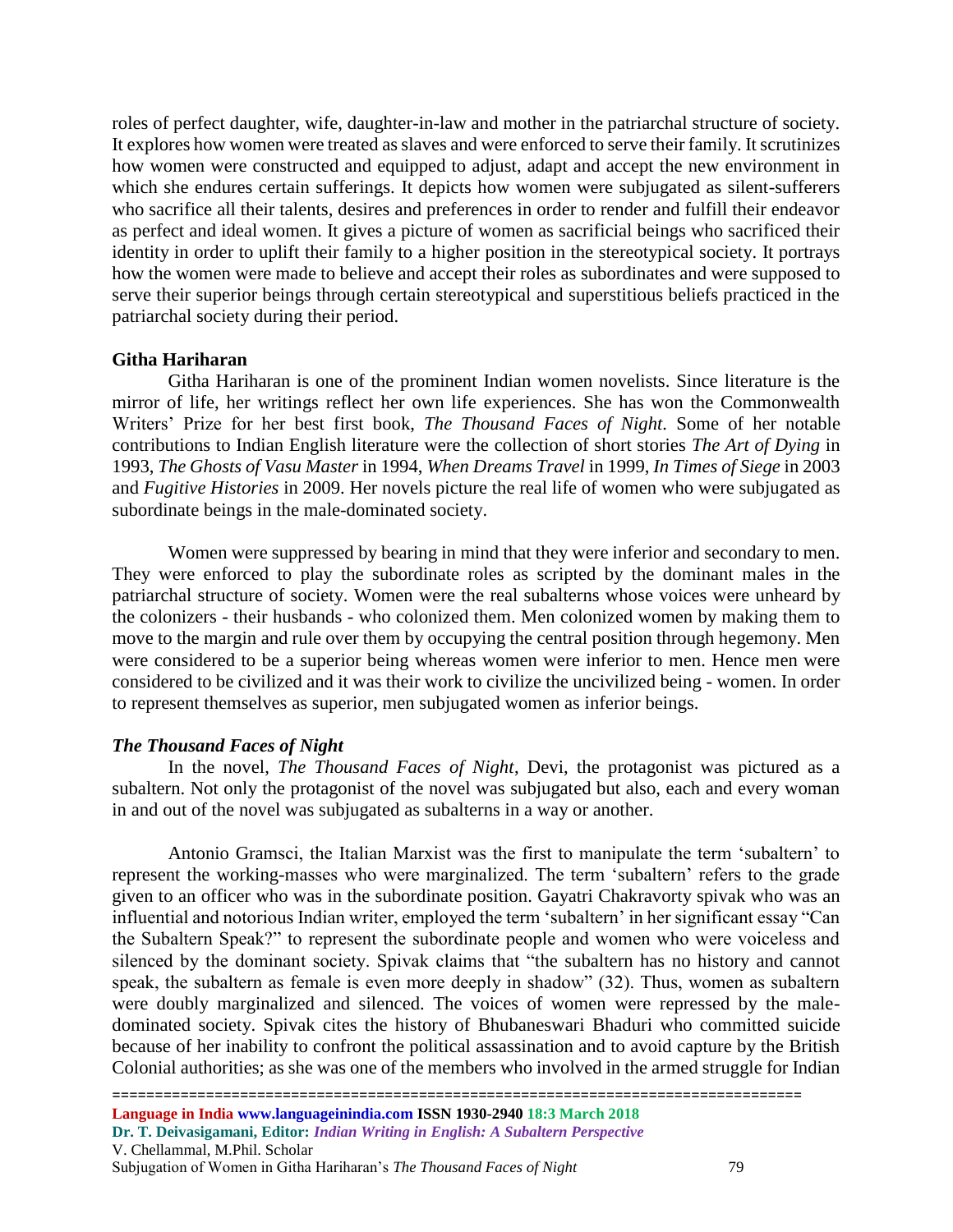Independence. Though she made her death to speak, her voice was not heard in the dominant system of representation.

In *The Thousand Faces of Night,* Devi, the protagonist of the novel was subjugated by marrying Mahesh according to her mother's choice. Devi was like a puppet whose strings were in the hands of her mother before her marriage and 'a wooden puppet' (83) in the hands of her husband after her marriage. Simone De Beauvoir admits that marriage is the destiny that society traditionally offers women (451). Mahesh and Devi were yoked together like two different bullocks in the cart of marriage where the wife is enforced to follow the way of her husband.

# **Marriage**

Marriage is the bond in which the husband and wife should understand each other and run their life together in a successful path. It should be the union of souls and hearts rather than bodies. It would be the foundation of a long and blissful life. But in the case of Devi and Mahesh, there is no understanding between each other. Her desires were not taken into account by her husband and he not even turns his ears to hear Devi's words. "He does not believe in talking about ifs and buts, at least not with his wife" (49). Her voice was unheard and was subjugated by her husband, Mahesh who was dominant enough to suppress all her feelings, thoughts and preferences.

Mahesh admits that marriage is a gamble in which the wife should adapt herself to the consequences and should play the roles of traditional wife and mother at home. But for Devi, "a marriage cannot be forced into suddenly being there, it must grow gradually, like a delicate but promising sapling" (49).

Though Devi was born and brought up in a traditional Hindu Brahmin family, she was educated and completed her Master's Degree in America. While she conveys her desire to learn Sanskrit to understand her father-in-law's Sanskrit lectures, her husband disregards her desire by asking, "what will you do with all this highbrow knowledge?" (52). Even though she was educated, she couldn't raise her voice in getting her desires fulfilled. He subjugated her by commenting, "This is what comes of educating a woman. Your grandmother was barely literate. Wasn't she a happier woman than you are? What is it you want?" (74)

Devi was subjugated as a subaltern woman who should sacrifice all her desires as Gandhari did in Mahabharatha by tying a piece of cloth around her eyes to make herself blind and "embraced her destiny – a blind husband – with a self-sacrifice worthy of her royal blood" (29). Devi's grandmother narrates those mythical tales to her during her childhood in order to bring her up as a typical Indian woman who should adjust, adapt, accept and endure all the sufferings and fates which she may come across in her life. After her marriage, Devi was depressed and thought of herself as "an aimless fool because I swallowed my hard-earned education, bitter and indigestible, when he tied the *thali* round my neck?" (74)

Devi's mother Sita performs the role as a slave by suppressing her own identity of being an expert in playing the veena in order to uplift her family to a respectable position in the society. She holds back her desire and talent of playing veena in order to prove her as an ideal wife and dutiful daughter-in-law in her in-laws' house. It was Sita's father-in-law who makes her to wipe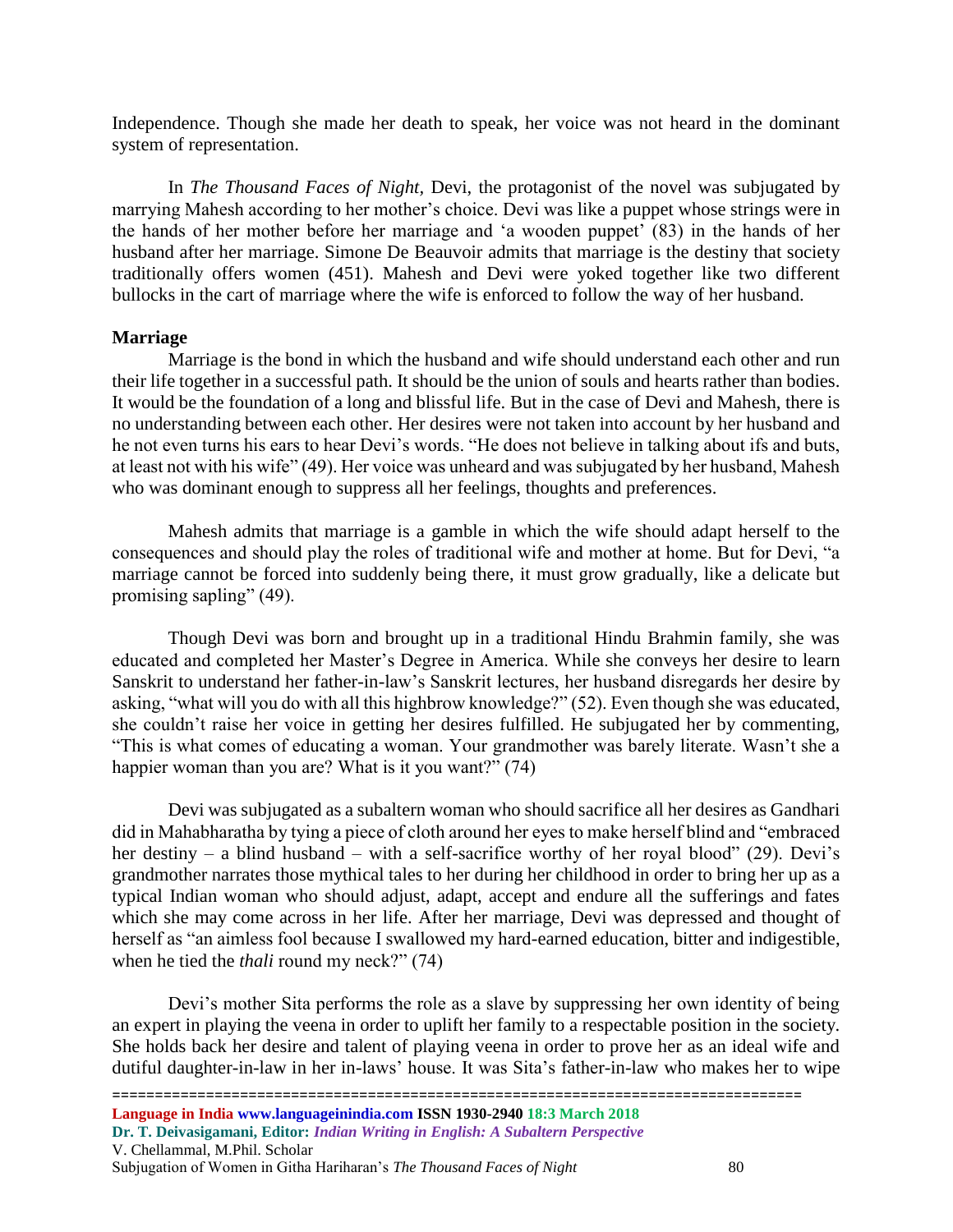out her desire and talent of playing veena. While Sita was playing her veena after completing all her household duties, her father-in-law found that she had not plucked and kept the flowers ready for his morning prayers and he call upon her but she didn't notice his calling and she continued playing veena. He annoyed and shouted at her, "Put that veena away. Are you a wife, a daughterin-law?" (30) It was the last and after that, the music was not heard in the house of Sita's in-laws. She was repressed to be a typical Indian housewife who should bear all her destiny in her life as taught by the stereotypical society from where she was brought up.

Though Sita was subjugated as a subaltern women in her in-laws' house, she well-played the male-scripted roles as follows: As a 'perfect daughter' she didn't spoil her parents' respectable name and fame by getting back while her desires and talents were suppressed in her in-laws' house, instead she undergoes and tolerates all her sufferings, suppressions, oppressions and repressions in order to prove herself as a perfect woman who was well brought up by her parents. As a 'dutiful daughter-in-law' she serves as a slave bearing all the miseries in her life. As an 'ideal wife' she struggles oppress herself to raise her husband's position to a higher level and to achieve his identity as a respectable man in the society. As a 'responsible mother' she brought up her daughter by inheriting the traditional values and customs in her. Though Sita was repressed as a widow by losing her husband, she completed her responsibility to make her daughter get married to Mahesh who has been chosen by Sita as a suitable match for her daughter. Thus, Sita being a subaltern woman was subjugated in the hands of the male-dominated stereotypical society and was enforced to play the male-scripted roles in the patriarchal structure of society.

Mayamma, the maidservant of Devi's husband's house was a silent-sufferer who endures all her destinies. She was married at the age of twelve. "Mayamma had been thrown into the waters of her womanhood well before she had learnt to swim" (135). She was ill-treated by her husband and her mother-in-law because of her childlessness. She tolerates all those torments and curses made by her husband and mother-in-law. She was subjugated by her mother-in-law who enforced Mayamma to do penance to clear out those misfortune that she brought to her in-laws' house being a childless woman. Mayamma was suppressed and silenced because as a subaltern she was not supposed to have a voice of her own. As her voice was unheard by her husband and mother-in-law and they muted her voice.

Devi's cousin, Uma endures all her agonies and leads a miserable life. She was battered by her husband and her drunken father-in-law abused her physically. She was depressed and lived her life in dejection as a silent-sufferer by tolerating all her destinies she met with.

Thus, every woman was subjugated as subalterns in the male-dominated stereotyped society. Women were enforced to move to the margin and the centre was occupied by men through hegemony in order to show their own identity and authority over women in the society. Women suppressed their own self-identity in order to make their husbands to achieve their identity whereas women's identity was connected with their husbands' identity. Women were represented as secondary beings by comparing with men. Thus, women were subjugated as the subordinate beings.

### ==================================================================== **Works Cited**

================================================================================= **Language in India www.languageinindia.com ISSN 1930-2940 18:3 March 2018 Dr. T. Deivasigamani, Editor:** *Indian Writing in English: A Subaltern Perspective* V. Chellammal, M.Phil. Scholar Subjugation of Women in Githa Hariharan's *The Thousand Faces of Night* 81